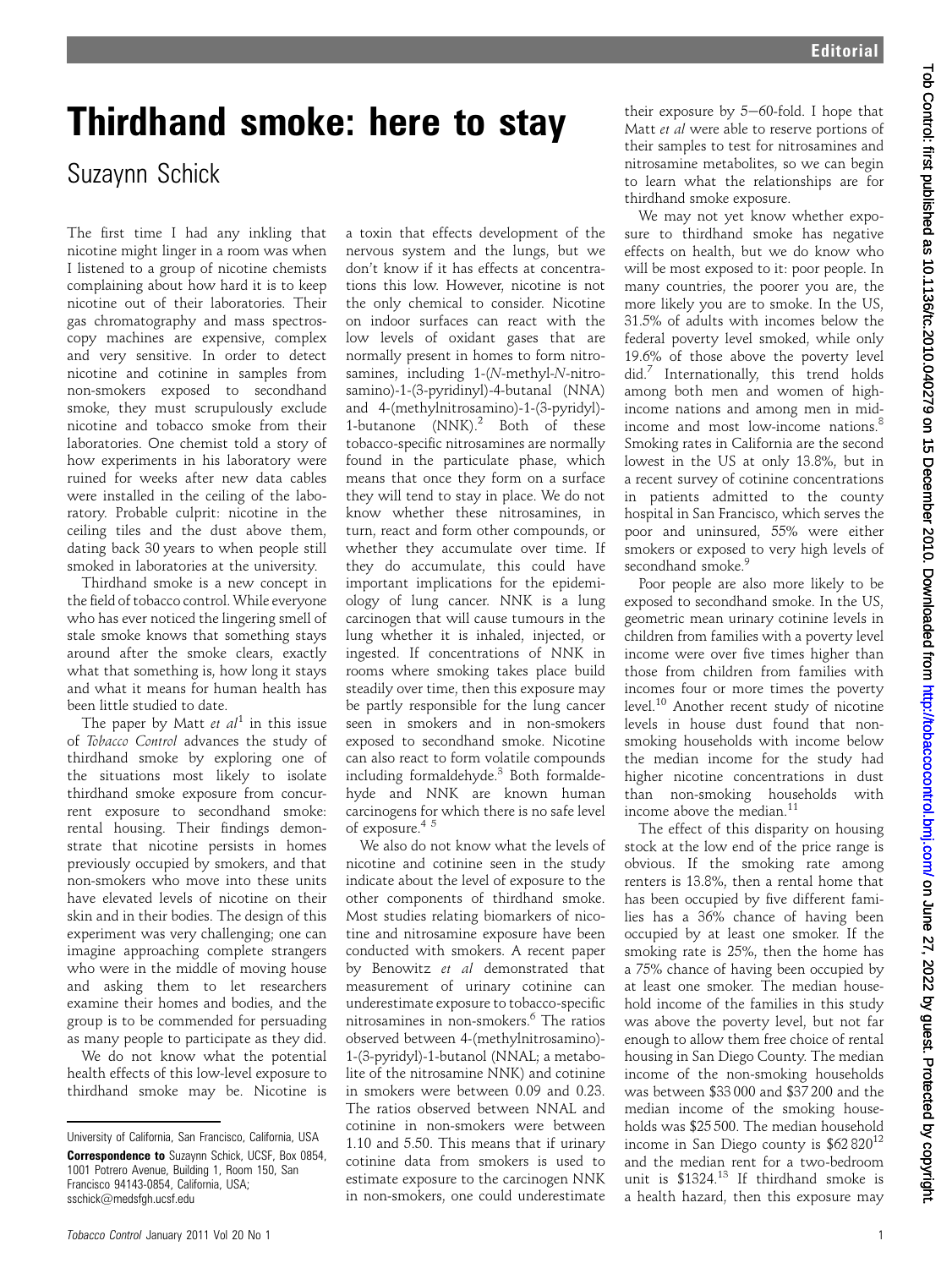be yet another contributor to the existing health disparities between the rich and the poor.

I had my first child in 2007 and my first thought upon reading this research was to imagine how stressful it would be for new parents to know that their home was polluted with nicotine and all the other things that go along with it, and to be unable to afford to move. Babies and toddlers, because of their size, the way they play on the floor, their habit of putting everything in their mouths and the fact that they are growing and developing, are most affected by any pollutant in a home. House dust is believed to be the main route of exposure to indoor pollutants for young children and house dust was one of the main reservoirs for nicotine in the homes Matt et al studied.

When I speak publicly about secondhand or thirdhand smoke, I am always asked how to clean a home that smells of smoke. Sadly, the answer there is also: 'we don't know'. All the homes in this study were cleaned before the new families moved in. The homes that were occupied by tenants who smoked were more likely than non-smoking homes to have been painted and have new carpets installed, and they also stood vacant longer before being rented again. None of these methods got rid of all the nicotine. Studies of the dynamics of nicotine in furnished rooms suggest that nicotine sticks to surfaces rapidly and comes off very slowly. Increasing ventilation in a home will not remove the nicotine stuck to surfaces and dust.<sup>14</sup>

A recent study of polycyclic aromatic hydrocarbon pollution in house dust found that the strongest predictor of the concentration of this family of carcinogens in house dust was the age of the house.<sup>15</sup> Older homes had higher levels of polycyclics than new homes. A study of nicotine in house dust by the same group found that the smoking status of occupants for the months and years prior to the study was a stronger predictor of elevated nicotine concentrations than whether smoking was allowed in the house at the time of the study.<sup>11</sup> This study also detected a significant correlation between nicotine concentration and the age of the home. Evidence like this suggests that many different kinds of chemical compounds accumulate in homes and that standard cleaning and maintenance methods do not remove them effectively.

When the first evidence that SHS was hazardous to human health began to emerge in the late 1960s, it was hard for many people, including scientists, to believe that an exposure that was so much less concentrated than active smoking could have any effect. It took at least 20 years of research and public health advocacy for the tide to turn, and some scientists dismissed the significance of SHS until very recently. Yet the evidence is now considered definitive<sup>16</sup> and has given new insight how the human cardiopulmonary system works. The health effects of SHS exposure are, in fact, different from those of active smoking: the majority of smoking-attributable mortality is due to cancer,<sup>17</sup> while the majority of SHS exposure-attributable mortality is due to cardiovascular disease.18 19 Studying how exposure to even low concentrations of inhaled smoke increases risk of cardiovascular disease has revealed new biological mechanisms and is changing how we view the significance of all kinds of particulate air pollution. $20-22$ 

The emerging science of thirdhand smoke may reveal equally important information about our exposure to indoor pollutants. Many of the phenomena originally observed in outdoor air pollution are now being discovered indoors. Scientists have known for years that gas phase pollutants in the atmosphere can react to form ultrafine particles.<sup>23</sup> Very recently, research has shown that gas phase chemicals from air fresheners, cleaning products and, (just published this month) nicotine can react with normal gases present indoors to form ultrafine particles. $24-26$ Likewise one of the signal discoveries of outdoor environmental pollution-the fact that some pollutants (for example, dichlorodiphenyltrichloroethane (DDT)) persist for years—appears to be emerging in the indoor environment.

The evidence Matt et al present suggests that nicotine may persist in indoor environments like some pesticides persist outdoors. Like DDT, the nicotine, polycyclic aromatic hydrocarbons and nitrosamines in cigarette smoke are members of a group of chemicals called semivolatile organic compounds. Semivolatile organic compounds are oily or waxy compounds. There are many other chemicals in this group that are used indoors, including phthalates, bisphenol A and flame retardants. Once released indoors, they are more likely to stick to surfaces than to be removed by ventilation. Once on surfaces, they can desorb slowly back into the air or react to form other chemical compounds.<sup>27</sup> Like nicotine, many other semivolatile organic compounds are also

found in our bodies. $^{28}$  The best solution we found to the persistence of DDT in the environment was to ban its use except to control insects that cause human disease.

Is the current body of evidence on the composition and persistence of the residue from smoking enough to justify laws banning smoking in multiunit and rental housing? Perhaps not yet, but I think the evidence will come and the laws will come even faster. We don't yet know whether exposure to thirdhand smoke is harmful to human health, but we now know that most of the nicotine from every cigarette smoked indoors stays indoors, where it lingers for months, is taken up by the occupants and also reacts to form nitrosamines, formaldehyde and other harmful chemicals. No one wants that in their home.

**Funding** Funding was received from the Flight Attendants Medical Research Institute.

Competing interests None.

**Contributors** This article was written solely by SS.

**Provenance and peer review Commissioned; not** externally peer reviewed.

Tobacco Control  $2011:20:1-3$ . doi:10.1136/tc.2010.040279

## **REFERENCES**

- 1. Matt GE, Quintana PJ, Zakarian JM, et al. When smokers move out and non-smokers move in: residential thirdhand smoke pollution and exposure. Tob Control. Published Online First: 30 October 2010 doi:10.1136/tc.2010.037382.
- 2. Sleiman M, Gundel LA, Pankow JF, et al. Formation of carcinogens indoors by surface-mediated reactions of nicotine with nitrous acid, leading to potential thirdhand smoke hazards. Proc Natl Acad Sci U S A  $2010 \cdot 107 \cdot 6576 - 81$
- 3. **Destaillats H,** Singer BC, Lee SK, et al. Effect of ozone on nicotine desorption from model surfaces: evidence for heterogeneous chemistry. Environ Sci Technol 2006;40:1799-805.
- 4. IARC Working Group on the Evaluation of **Carcinogenic Risks to Humans, World Health** Organization. Smokeless tobacco and some tobaccospecific N-nitrosamines. In: IARC Working Group on the Evaluation of Carcinogenic Risks to Humans. Geneva: World Health Organization, 2004:641.
- 5. IARC Working Group on the Evaluation of Carcinogenic Risks to Humans, World Health Organization. Formaldehyde, 2-butoxyethanol and 1-tert-butoxypropan-2-ol. In: IARC Working Group on the Evaluation of Carcinogenic Risks to Humans. Geneva: World Health Organization, 2006:478.
- 6. Benowitz NL, Goniewicz M, Eisner M, et al. Urine cotinine underestimates exposure to the tobaccoderived lung carcinogen 4-(methylnitrosamino)-1-(3 pyridyl)-1-butanone in passive compared with active smokers. Cancer Epidemiol Biomarkers Prev 2010:19:2795-800
- 7. **US Center for Disease Control.** Adult Cigarette Smoking in the United States: Current Estimate. Atlanta, Georgia, US: US Center for Disease Control, 2009. http://www.cdc.gov/tobacco/data\_statistics/ fact\_sheets/adult\_data/cig\_smoking/index.htm (accessed 20 Oct 2010).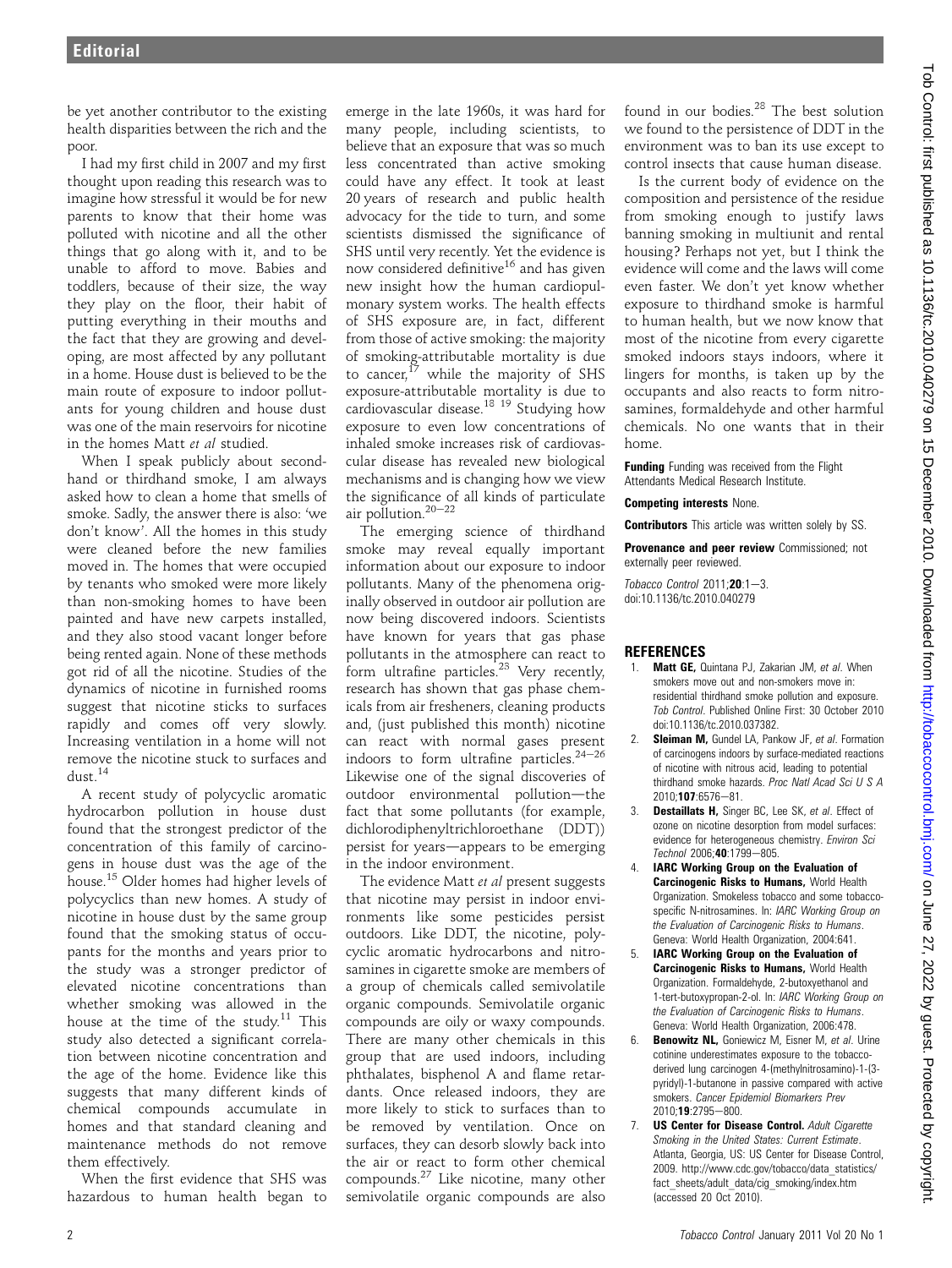- 8. **Bobak M,** Jha P, Nguyen S, et al. Poverty and smoking. In: Jha P, Chaloupka F, eds. Tobacco Control in Developing Countries. Oxford, Britain: Oxford University Press, 2000.
- 9. **Benowitz NL, Schultz KE**, Haller CA, et al. Prevalence of smoking assessed biochemically in an urban public hospital: a rationale for routine cotinine screening. Am J Epidemiol  $2009;170:885 - 91.$
- 10. Max W, Sung HY, Shi Y. Who is exposed to secondhand smoke? Self-reported and serum cotinine measured exposure in the U.S.  $1999-2006$ . Int J. Environ Res Public Health 2009;6:1633-48.
- 11. Whitehead T, Metayer C, Ward MH, et al. Is house-dust nicotine a good surrogate for household smoking? Am J Epidemiol 2009;169:1113-23.
- 12. **US Census Bureau.** State and County Quick Facts. Washington DC: US Census Bureau, 2010. http:// quickfacts.census.gov/qfd/states/06/06073.html (accessed 10 Aug 2010).
- 13. National Housing Conference. Most to Least Expensive Rental Markets in 2008 and 2009. Washington, DC: National Housing Conference, 2010. http://www.nhc.org/media/files/Rental\_ Rankings0809.pdf (accessed 10 Aug 2010).
- 14. Singer BC, Hodgson AT, Nazaroff WW. Gas-phase organics in environmental tobacco smoke: 2. Exposure-relevant emission factors and indirect exposures from habitual smoking. Atmos Environ  $2003:37:5551 - 61.$
- 15. Whitehead T, Metayer C, Gunier RB, et al. Determinants of polycyclic aromatic hydrocarbon levels in house dust. J Expo Sci Environ Epidemiol. Published Online First: 30 Dec 2009. doi:10.1038/ jes.2009.68.
- 16. United States Department of Health and Human Services. The Health Consequences of Involuntary Exposure to Tobacco Smoke. Washington, DC: United States Centers for Disease Control and Prevention, 2006.
- 17. U.S. Department of Health and Human Services. The Health Consequences of Smoking: A Report of the Surgeon General. Atlanta, GA: U.S. Department of Health and Human Services, Centers for Disease Control and Prevention, Centers for Disease Control and Prevention, National Center for Chronic Disease Prevention and Health Promotion, National Center for Chronic Disease Prevention and Health Promotion, Office on Smoking and Health, Office on Smoking and Health. Report No.: O2NLM: QV 137 H4347, 2004.
- 18. U.S. Department of Health and Human Services. The Health Consequences of Involuntary Exposure to Tobacco Smoke: A Report of the Surgeon General-Executive Summary. Atlanta, GA: U.S. Department of Health and Human Services, Centers for Disease Control and Prevention, Coordinating Center for Health Promotion, National Center for Chronic Disease Prevention and Health Promotion. Report No.: O2NLM: WA 754 H4325, 2006.
- 19. **Adhikari B,** Kahende J, Malarcher A, et al. Smokingattributable mortality, years of potential life lost, and productivity losses-United States, 2000-2004. MMWR Morb Mortal Wkly Rep 2008;57:1226-8.
- 20. Heiss C, Amabile N, Lee AC, et al. Brief secondhand smoke exposure depresses endothelial progenitor cells activity and endothelial function: sustained vascular injury and blunted nitric oxide production. J Am Coll Cardiol 2008:51:1760-71.
- 21. **Zanobetti A**, Schwartz J. The effect of fine and coarse particulate air pollution on mortality: a national

analysis. Environ Health Perspect 2009:**117**:898-903

- 22. Brook RD, Rajagopalan S, Pope CA 3rd, et al. Particulate matter air pollution and cardiovascular disease: An update to the scientific statement from the American Heart Association. Circulation 2010:121:2331-78
- 23. US Environmental Protection Agency. Researchers Study Chemical Reactions that Lead to Particle Pollution. Washington, DC: US Environmental Protection Agency, 2009. http://www.epa.gov/ airscience/pdf/ca-factsheet-atmos-chem.pdf (accessed 2 Nov 2010).
- 24. Wainman T, Zhang J, Weschler CJ, et al. Ozone and limonene in indoor air: a source of submicron particle exposure. Environ Health Perspect  $2000 \cdot 108 \cdot 1139 - 45$
- 25. **Destaillats H,** Lunden MM, Singer BC, et al. Indoor secondary pollutants from household product emissions in the presence of ozone: a bench-scale chamber study. Environ Sci Technol  $2006 \cdot 40 \cdot 4421 - 8$
- 26. Sleiman M, Destaillats H, Smith J, et al. Secondary organic aerosol formation from ozone-initiated reactions with nicotine and secondhand tobacco smoke. Atmos Environ  $2010 \cdot 44 \cdot 4191 - 8$
- 27. Weschler CJ, Nazaroff WW. Semivolatile organic compounds in indoor environments. Atmos Environ 2008:42:9018-40
- 28. Department of Health and Human Services, Centers for Disease Control and Prevention. Fourth National Report on Human Exposure to Environmental Chemicals. Atlanta, GA: Centers for Disease Control and Prevention, 2009.